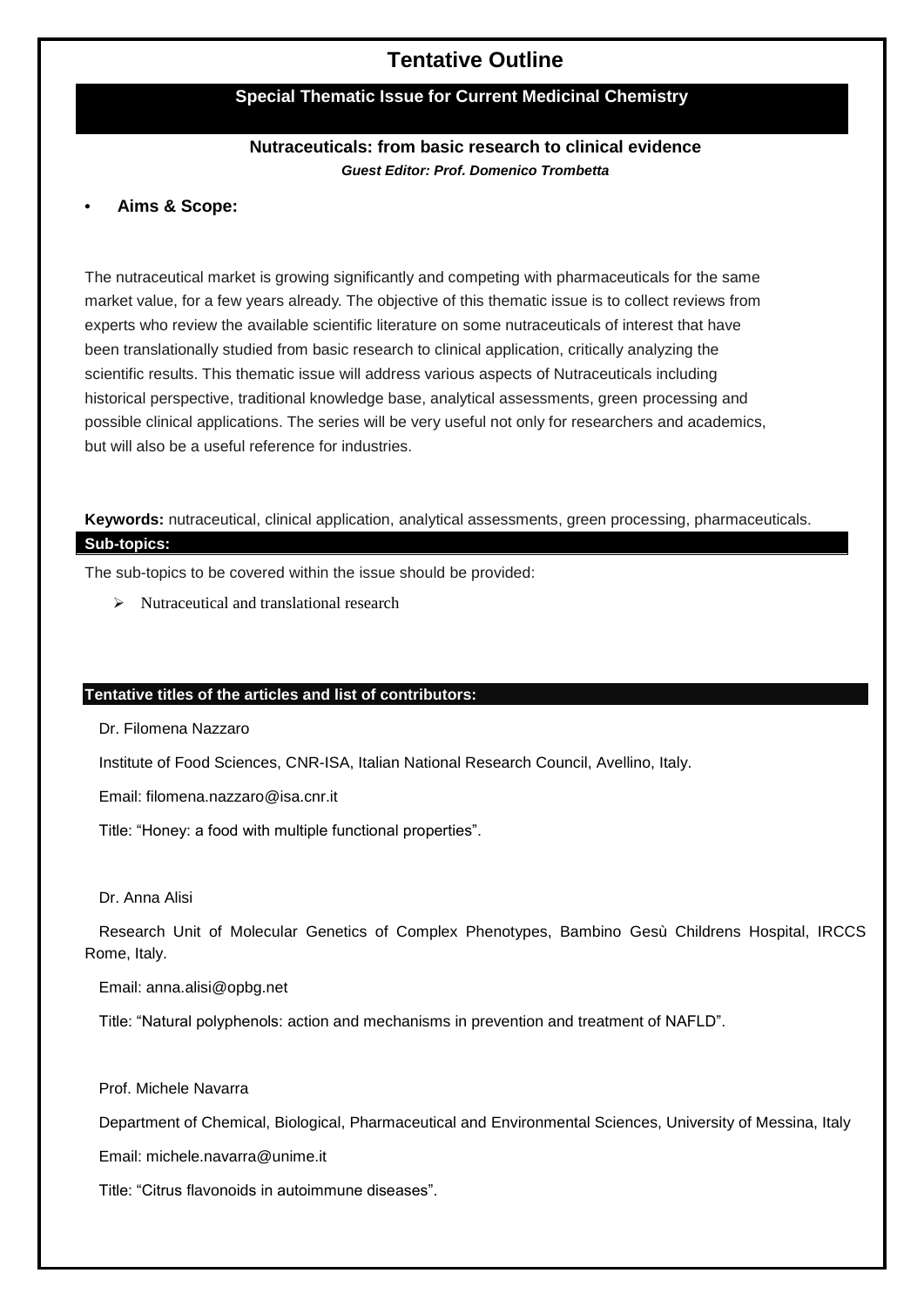#### Prof. Maria Teresa Sciortino

Department of Chemical, Biological, Pharmaceutical and Environmental Sciences, University of Messina, Messina, Italy

English: [maria.sciortino@unime.it](mailto:maria.sciortino@unime.it)

Title: "Efficacy of natural biomolecules in the viruses-associated neurological disorders"

5. Prof. Laura Di Renzo

Section of Clinical Nutrition and Nutrigenomics, Department of

Biomedicine and Prevention, University of Rome Tor Vergata, Via Montpellier 1, 00133

Rome,

Email: [laura.di.renzo@uniroma2.it](mailto:laura.di.renzo@uniroma2.it)

Italy. – H-index 32 - Title: "Role of nutraceutical in immunonutrition: an umbrella review".

Prof. Domenico Trombetta,

Department of Chemical, Biological, Pharmaceutical and Environmental Sciences, University of Messina, Italy. Email: [domenico.trombetta@unime.it](mailto:domenico.trombetta@unime.it)

Title: "In vitro and in vivo efficacy of nutraceuticals in the treatment of inflammatory bowel disease".

7. Prof. Giacinto Bagetta

Pharmacotechnology Documentation and Transfer Unit, Preclinical

and Translational Pharmacology, Department of Pharmacy, Health and Nutritional Sciences,

University of Calabria, 87036 Rende, Italy.

Email: [g.bagetta@unical.it](mailto:g.bagetta@unical.it)

Title: He is available but waiting the tentative title yet.

8. Prof. Davide Barreca

Department of Chemical, Biological, Pharmaceutical and

Environmental Sciences, University of Messina, Messina, Italy.

Email: [davide.barreca@unime.it](mailto:davide.barreca@unime.it)

Title: "Phloretin and its derivatives: an update on biological potentials and applications"

9. Prof. Bruno Burlando Biophysics Institute, National Research Council (CNR), Genova, Italy; Department of Pharmacy (DIFAR), University of Genova, Genova, Italy. Email: [burlando@difar.unige.it](mailto:burlando@difar.unige.it)

Title: "Nutraceutical potentials of cold-climate berries rich in ellagitannins".